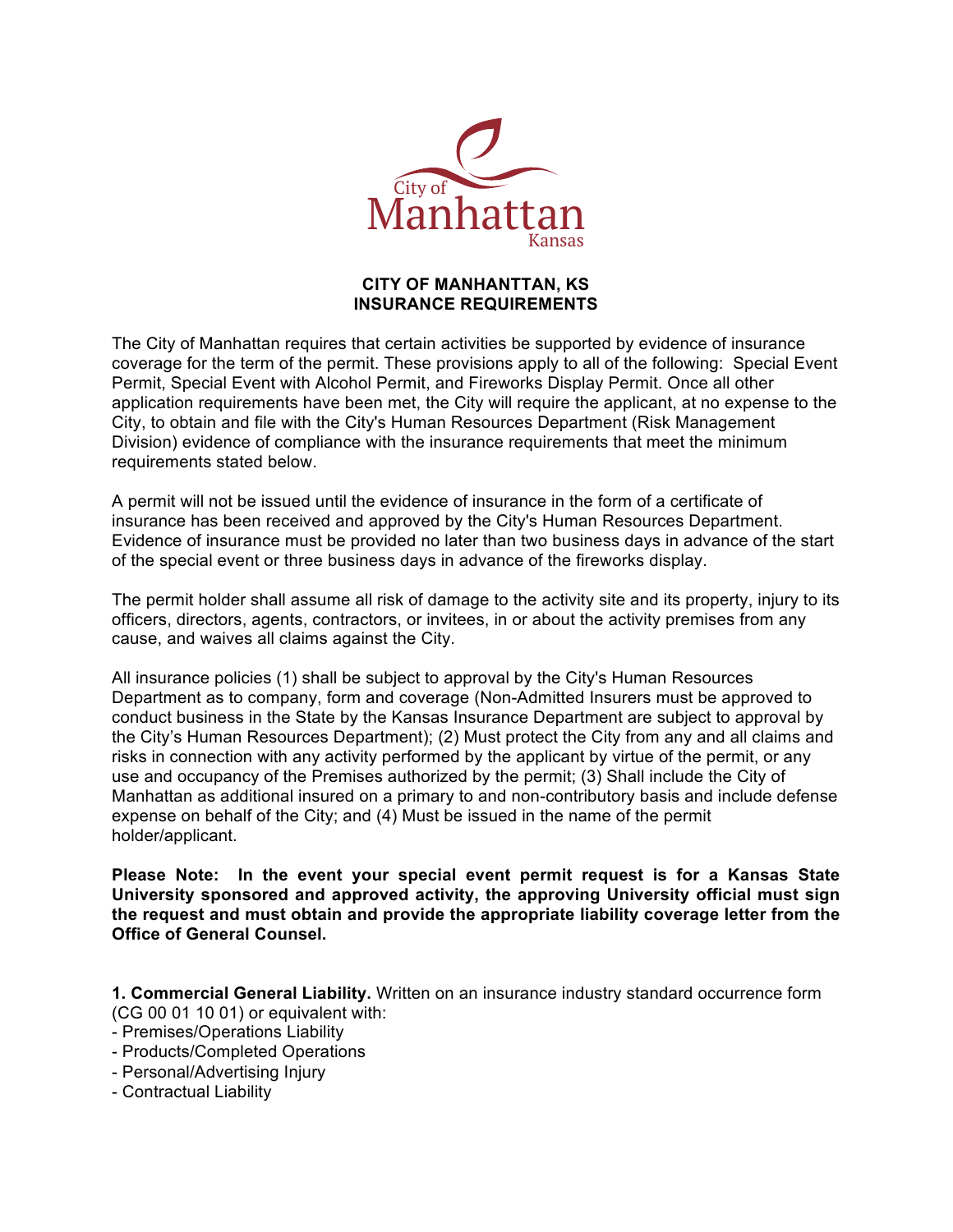- Independent Contractors Liability (if applicable)
- Stop Gap or Employers Contingent Liability (if applicable)
- Liquor Liability/Host Liquor Liability (if applicable)
- Owned and Non-Owned Watercraft (if applicable)

**Minimum limit of liability** shall be **\$1,000,000** Combined Single Limit Bodily and Property Damage (CSL) each occurrence, \$1,000,000 General Aggregate; **except where higher limits are specifically noted in "Other Permit Requirements" section.** Commercial insurance must extend to include the activities of all volunteers and volunteer activities.

**2. Auto Liability.** If vehicles are used or involved in the special event for other than nominal and standard commute purposes, a policy of Business Automobile Liability, on an insurance industry standard form (CA 00 01) or equivalent including coverage for owned, non-owned, leased or hired vehicles, or equivalent coverage. Minimum limit of insurance shall be **\$500,000** Combined Single Limit per occurrence.

Applicants are reminded that volunteers driving in the course of their activity must have current liability insurance that meets the State of Kansas statutes. The City of Manhattan does not require evidence of liability insurance for individual volunteers or participants driving personal vehicles (such as in parades) as a condition to issue the permit. However, permit holders are encouraged to require, or provide, excess liability insurance for their volunteer drivers.

**3. Workers' Compensation.** If statutorily required, the permit holder shall secure its liability for industrial/workplace injury to its employees in accordance with Kansas statutes. The permit holder shall be responsible for Workers' Compensation Insurance for any subcontractor it may use or hire for purposes of this permit activity. If the permit holder's activities require working on or around a navigable waterway the permit holder shall provide evidence of the United States Longshore and Harbor Workers (USL&H) if necessary to be in compliance with Federal Statutes.

## **4. Other Permit Requirements\***

Inflatables or Pony Rides, Petting Zoos, and other animal related activities with non-standard household pets:

**Changes to standard permit insurance requirements – Increased Commercial General Liability minimum limits to \$2,000,000 Combined Single Limit (per occurrence) \$2,000,000 General Aggregate.**

Motorized and motor assisted carnival type rides, bungee jumps, trampolines, orbital rides, and related rides and attractions commonly associated with a fair or carnival: **Changes to standard permit insurance requirements - Increase Commercial General Liability minimum limits to \$5,000,000 Combined Single Limit (per occurrence) \$5,000,000 General Aggregate.**

Special Event with Alcohol Permit: In addition to the Commercial General Liability insurance above: **Minimum Liquor Liability limits of \$1,000,000 Combined Single Limit per occurrence.**